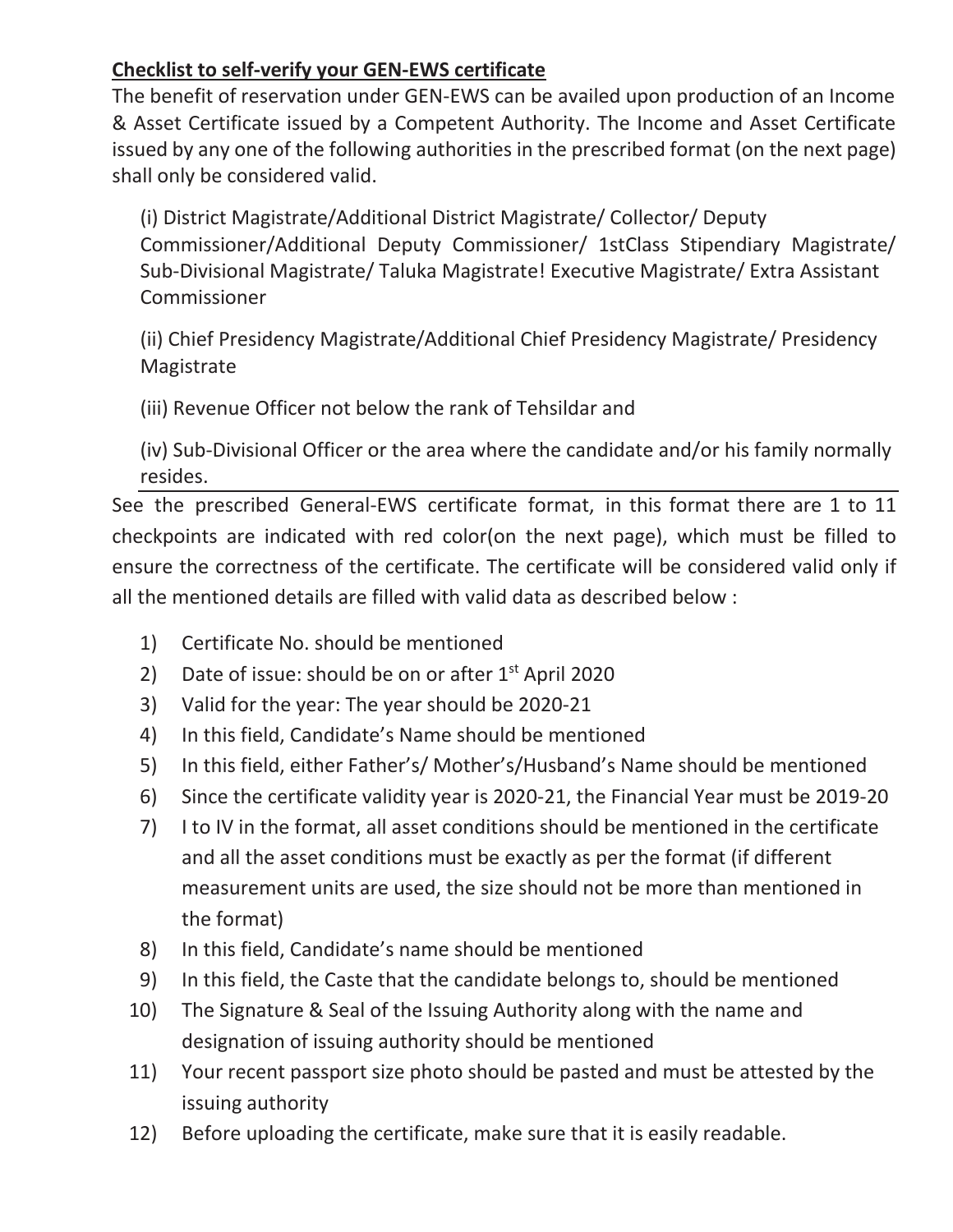Annexure-I

## Government of .............. (Name & Address of the authority issuing the certificate)

| <b>SECTIONS</b>                                                                                                                                                                                                                                                                                                            | INCOME & ASSEST CERTIFICATE TO BE PRODUCED BY ECONOMICALLY WEAKER                                                                                                                                                                                                                                                                                                                                                                                                                            |
|----------------------------------------------------------------------------------------------------------------------------------------------------------------------------------------------------------------------------------------------------------------------------------------------------------------------------|----------------------------------------------------------------------------------------------------------------------------------------------------------------------------------------------------------------------------------------------------------------------------------------------------------------------------------------------------------------------------------------------------------------------------------------------------------------------------------------------|
| Certificate No. 1                                                                                                                                                                                                                                                                                                          | $\mathcal{F}$<br>Date:                                                                                                                                                                                                                                                                                                                                                                                                                                                                       |
| <b>VALID FOR THE YEAR</b>                                                                                                                                                                                                                                                                                                  |                                                                                                                                                                                                                                                                                                                                                                                                                                                                                              |
| This is to certify that Shri/Smt./Kumari<br><b>K</b><br>Post Office<br>Pin Code<br>possess any of the following assets***:<br>5 acres of agricultural land and above;<br>L.<br>Residential flat of 1000 sq. ft. and above;<br>П.<br>Residential plot of 100 sq. yards and above in notified municipalities;<br>111.<br>IV. | $\left( \frac{1}{2} \right)$<br>son/daughter/wife of<br>permanent resident of<br>Village/Street<br>District in the State/Union Territory<br>whose photograph is attested below belongs to<br>Economically Weaker Sections, since the gross annual income* of his/her 'family"** is below Rs. 8<br>lakh (Rupees Eight Lakh only) for the financial year 6 [6]. His/her family does not own or<br>Residential plot of 200 sq. yards and above in areas other than the notified municipalities. |
| 2.                                                                                                                                                                                                                                                                                                                         | Shri/Smt./Kumari 8 8 belongs to the 9 caste which is not<br>recognized as a Scheduled Caste, Scheduled Tribe and Other Backward Classes (Central List)                                                                                                                                                                                                                                                                                                                                       |
|                                                                                                                                                                                                                                                                                                                            | 10<br>Signature with seal of Office<br>Name<br>Designation                                                                                                                                                                                                                                                                                                                                                                                                                                   |
| Recent Passport<br>size<br>attested photograph of<br>the applicant                                                                                                                                                                                                                                                         |                                                                                                                                                                                                                                                                                                                                                                                                                                                                                              |
|                                                                                                                                                                                                                                                                                                                            |                                                                                                                                                                                                                                                                                                                                                                                                                                                                                              |

"Note1: Income covered all sources i.e. salary, agriculture, business, profession, etc.

\*\*Note 2:The term "Family" for this purpose include the person, who seeks benefit of reservation, his/her parents and siblings below the age of 18 years as also his/her spouse and children below the age of 18 years

"Note 3: The property held by a "Family" in different locations or different places/cifies have been clubbed while applying the land or property holding test to determine EWS status.

 $\mathcal{F}_\mathcal{C}$